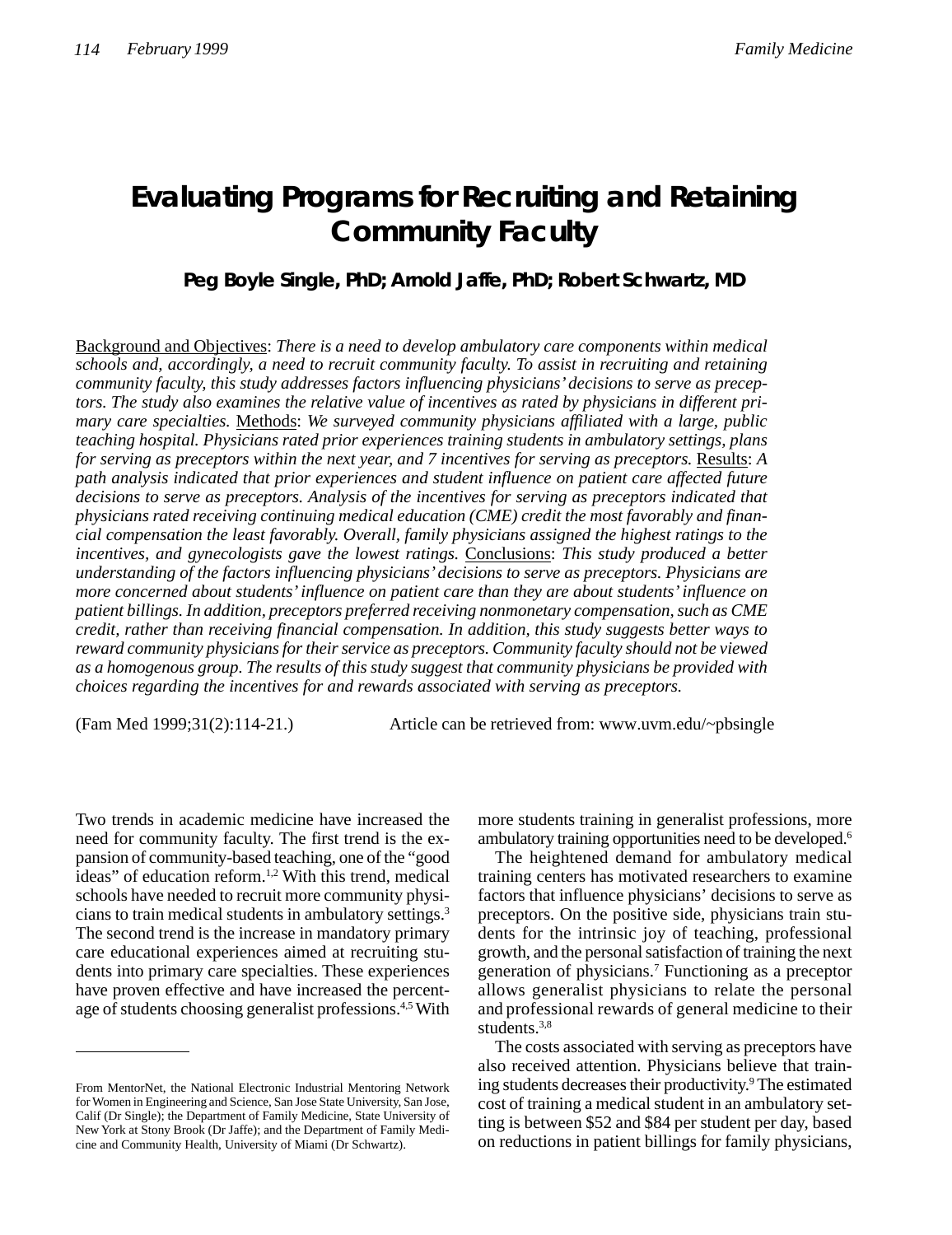internists, and generalist pediatricians,10,11 with less-advanced trainees negatively influencing patient billings more than advanced trainees.<sup>12</sup> In addition, physician preceptors recount working longer days while educating medical students in ambulatory settings.<sup>8,13</sup>

While past research has identified correlates of serving as preceptors, to date that research has failed to identify predictors associated with serving as preceptors. Past research has not compared the perceived costs of serving as preceptors to determine whether or not the costs influence future decisions to serve. The research described in this report examines predictors associated with serving as preceptors and investigates the relative influence of the predictor variables.

The predictor variables included in this study are student influences on patient care, student influences on patient billings, students' level of pre-

paredness for contributing to an ambulatory setting, and physicians' experiences training a student in the past. Figure 1 shows the hypothesized relationships among the variables. All the direct and indirect relationships among the variables are assumed to be positive except for the relationship between patient care and patient billings, which we assumed to be negative. We hypothesized that when students spend more time with patients to enhance patient care, fewer patients could be seen per day, and patient billings would decrease.

Along with examining the factors that influence physicians' decisions to serve as preceptors, this study has a second aim—to compare how physicians from different primary care specialties rate possible incentives for serving as preceptors. Rewards and incentives for serving as preceptors have routinely been offered to community physicians. In past studies, preceptors have rated continuing medical education (CME) credit as the most highly prized incentive.8 Other highly rated incentives include being able to attend CME courses for free, receiving professional recognition for training students, and being provided with nonmonetary material rewards (eg, access to MEDLINE and journals). Being paid for their service has received mixed responses; compared with other incentives, community physicians have rated financial compensation the most favorably in one survey study<sup>14</sup> but the least favorably in other studies.7,8



Proposed Path Diagram for Predicting Community Physicians' Decisions to Serve as Preceptors



The proposed path diagram shows the hypothesized relationship among the variables. All the direct and indirect effects are assumed to be positive except for the effect between student influence on patient care and student influence on patient billings, which we assumed to be negative.

Nevertheless, we should not assume that all community physicians would rate the incentives similarly. For instance, Langlois<sup>14</sup> compared physician ratings of incentives based on characteristics of physicians' private practices. He found that physicians who identified themselves as practicing in rural areas ranked receiving financial support for serving as preceptors higher than did physicians practicing in suburban and urban areas. In contrast, physicians in urban areas preferred to receive CME credit and to attend CME courses for gratis. To build on these findings, we examine whether community physicians from four specialties (family practice, OB-GYN, pediatrics, internal medicine) would differentially rate incentives for serving as preceptors.

### **Methods**

# *Sample and Procedures*

We sent surveys to all primary care physicians affiliated with a large, public teaching hospital. The 402 community physicians included 115 family physicians, 145 internists, 65 obstetrician-gynecologists, and 77 pediatricians. Not all physicians were currently active preceptors.

To increase the response rate, we enclosed self-addressed stamped envelopes (SASEs) in the original mailing. Within 2 months of the original mailing, we sent follow-up letters with questionnaires and SASEs to the nonrespondents.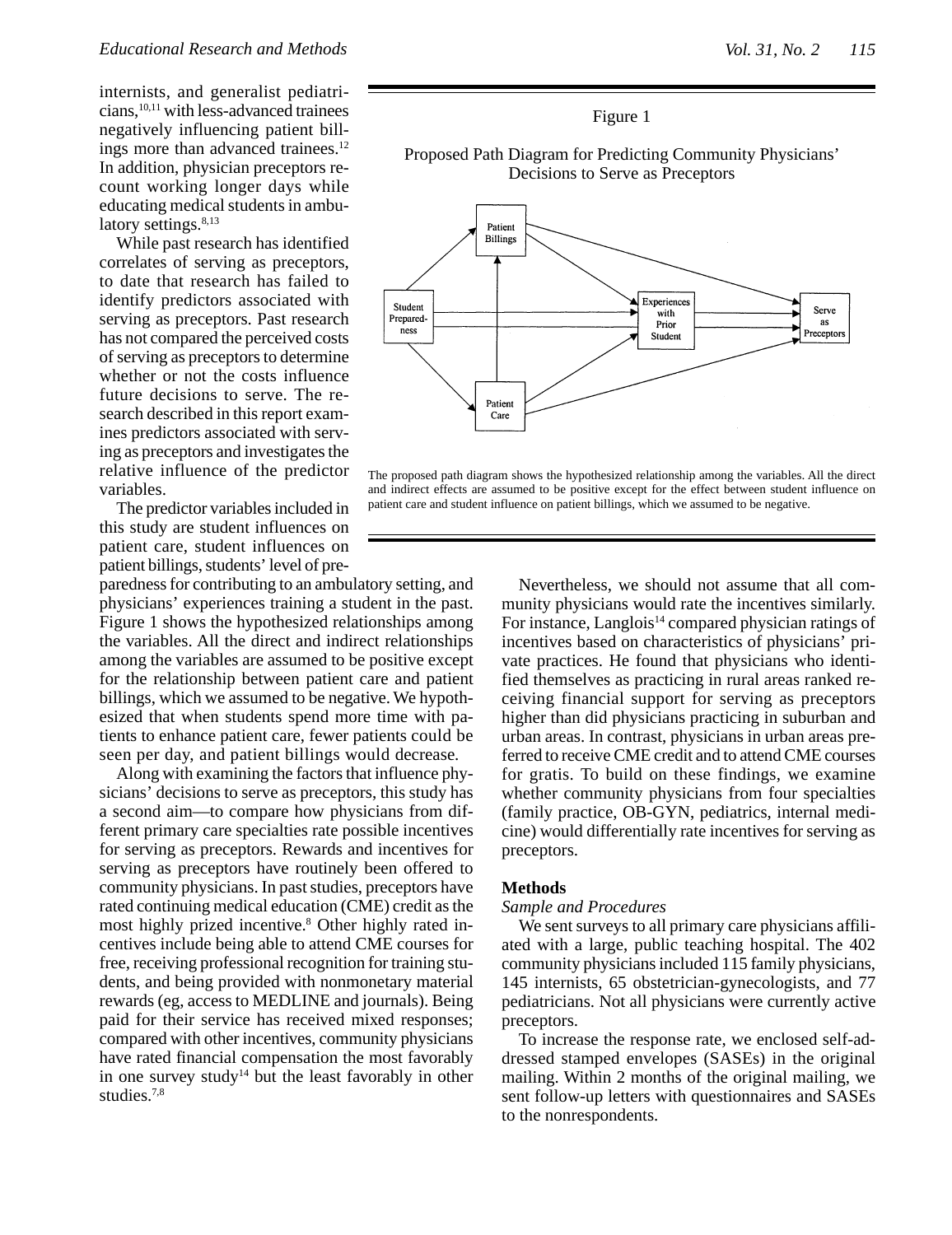# *Survey Instrument*

The survey instrument requested physicians to identify the type of student (ie, medical student or nurse practitioner/physician assistant [NP/PA] student) and the level of training (first year, summer internship, thirdyear clerkship, fourth-year primary care elective) of the student they most recently trained. We asked the physicians to rate the student they most recently trained because the experience would be freshest in their minds and would create a more accurate representation of their experiences. In addition, these instructions helped eliminate any bias where physicians might rate their experiences training their most memorable student, which would most likely be either their best or their worst student.

Physicians rated how prepared the student was to assist in the office based on a 5-point scale from "not very prepared" to "very prepared." Physicians rated the effect of having a student in their office on patient care, the effect on patient billings, and their experiences with prior students, all on a 5-point scale from "negative" to "positive." The respondents also rated the likelihood of volunteering to serve as preceptors within the next 12 months, again on a 5-point scale, this time from "not very likely" to "very likely." The incentives portion of the survey asked physicians to rate 7 incentives for volunteering as preceptors on a 5-point scale from 1="not very enticing" to  $5=$ "very enticing." The 7 incentives, chosen based on a review of the literature, were 1) receiving CME credit, 2) attending other CME

programs for free, 3) receiving an academic appointment and a teaching certificate, 4) being eligible for a teaching award, 5) obtaining free MEDLINE access, journal subscriptions, and books, 6) receiving financial compensation, and 7) having access to faculty development and training seminars.

The survey instrument was finalized after input from four primary care physicians (one from each specialty). The questionnaire took approximately 10 minutes to complete.

### *Analysis Methods*

Survey data were analyzed using path analysis, multivariate analysis of variance (MANOVA), and analysis of variance (ANOVA). Path analysis was the primary statistical technique used to analyze predictor variables associated with serving as preceptors. Path analysis is a form of regression analysis that estimates the direct and indirect causal relationships among variables. Results are reported as standardized (beta) regression coefficients at a significance level of .05. (See Appendix for a brief explanation of the purposes and methods of path analysis.)

We used MANOVA and ANOVA techniques to examine the ratings of the 7 incentives by physician specialty. We used MANOVA to determine whether overall differences existed and then used ANOVA techniques to further analyze the data.

# **Results**

## *Response Rate*

The final sample of 184 physicians represented 46% of those who had been sent surveys. The respondents included 47 family physicians, 53 internists, 41 obstetrician-gynecologists, and 43 pediatricians. Forty-one percent of the family physicians who were sent surveys responded, as did 37% of the internists, 63% of the obstetrician-gynecologists, and 56% of the pediatricians. Analyses reported below differ in the sample size because not all physicians answered all survey questions.

### *Predictors of Serving as Preceptors*

When examining predictors of serving as preceptors, the correlations in Table 1 present an initial test of our hypotheses. These preliminary results suggest that some of the hypothesized relationships are supported by the data. The correlations show that physicians' decisions to serve as preceptors are correlated with prior experiences serving as preceptors. In addition, prior experiences serving as preceptors are correlated with student

### Table 1

# Intercorrelations Among Variables Used to Conduct the Path Analysis to Predict Physicians' Decisions to Serve as Preceptors

| Serve as preceptors               | Serve as<br>Preceptors | <i>Experiences With</i><br><b>Prior Student</b><br>$.43*$ | Patient<br>Care<br>.13 | Patient<br><b>Billings</b><br>.10 | <b>Student</b><br>Preparedness<br>$-.11$ |
|-----------------------------------|------------------------|-----------------------------------------------------------|------------------------|-----------------------------------|------------------------------------------|
| Experiences with<br>prior student | $n=97$                 |                                                           | $.48*$                 | $-.04$                            | $.46*$                                   |
| Patient care                      | $n=92$                 | $n=93$                                                    |                        | .19                               | $.38*$                                   |
| Patient billings                  | $n=66$                 | $n=66$                                                    | $n=66$                 |                                   | .13                                      |
| Student<br>preparedness           | $n = 81$               | $n = 81$                                                  | $n=79$                 | $n=60$                            |                                          |
| Mean                              | 4.02                   | 4.42                                                      | 3.36                   | 2.79                              | 3.59                                     |
| <b>SD</b>                         | 1.30                   | .92                                                       | 1.22                   | .77                               | 1.03                                     |

Community physicians rated items on a 5-point scale from 1=not very likely, negative, or not very prepared to 5=very likely, positive, or very prepared.

\* *P*<.01

SD—standard deviation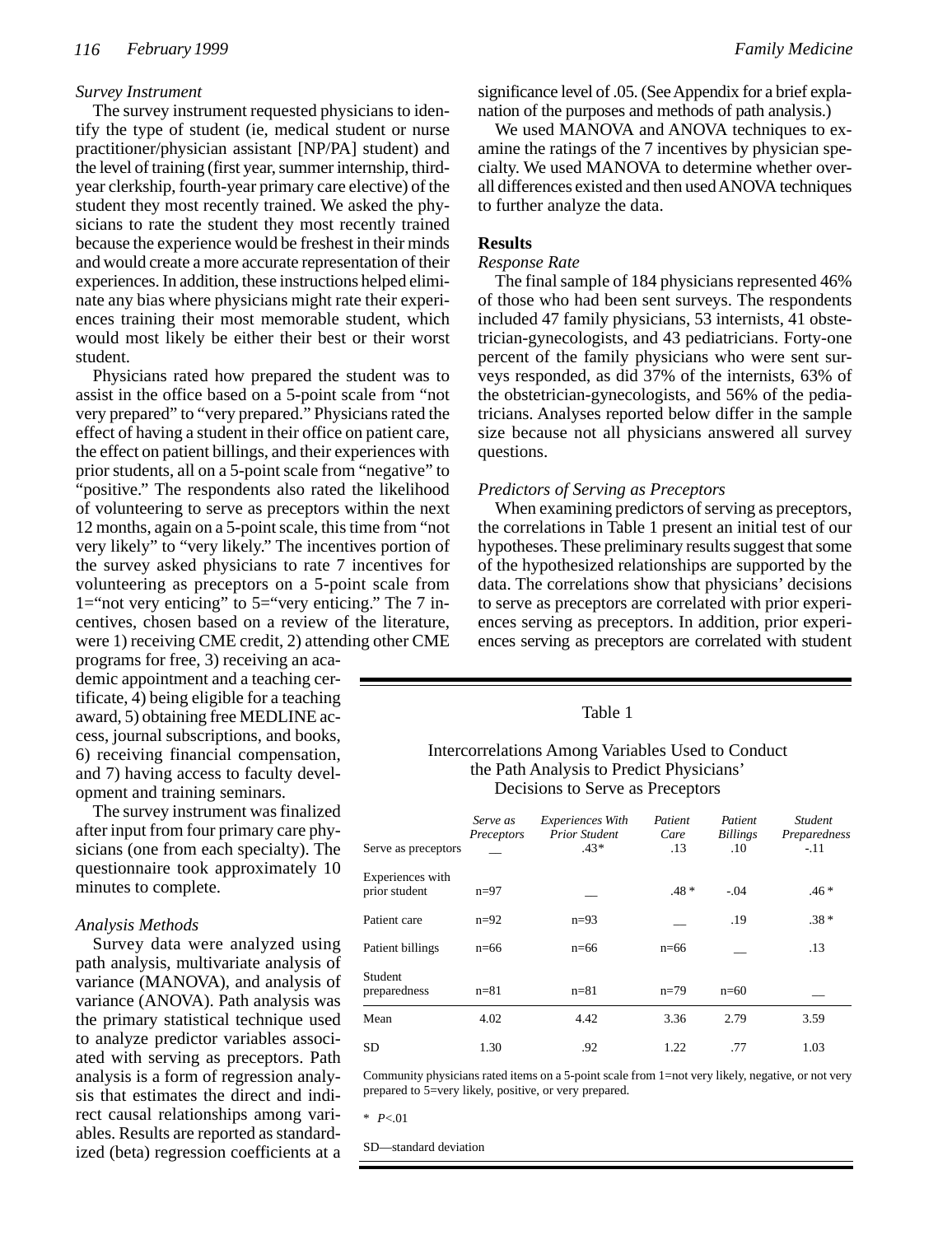Figure 2

Output Path Diagram to Predict Community Physicians' Decisions to Serve as Preceptors

Paths are standardized correlation coefficients significant at the *P*<.05 level.

influences on patient care and with student preparedness to assist in an ambulatory setting. Finally, student influence on patient care is correlated with student preparedness. The relationships between patient billings and the other variables were not supported by the data.

A path analysis was conducted to fit the proposed path model shown in Figure 1. Since all the paths leading to and from the patient billings variable were not significant, this variable was removed, and the path model was refit. The new model was fit by running a series of 3 linear regression equations. The first equation, which regressed decisions to serve as preceptors

on prior experiences, student influence on patient care, and student preparedness, was significant (F[3,74]=3.08, *P*<.03). Prior experiences serving as preceptors was the only variable from this equation to have a statistically significant regression coefficient (beta=.38). The second equation, which regressed experiences with the prior student on patient care variable and the student preparedness variable, was also significant (F[2,76]=14.55, *P*<.001). Patient care (beta=.41) and student preparedness (beta=.23) both had significant regression coefficients. The third and final equation, which regressed the patient care variable on the student preparedness variable, was significant (F[1,78]=13.15, *P*< .001, beta=.38). Only the significant paths, as identified by significant beta coefficients, were kept in the model.

The output path diagram (Figure 2) shows that prior experiences serving as preceptors was the only variable with a significant direct influence (.40) on decisions to serve as preceptors. In our model, student influence on patient care indirectly influenced future decisions to serve as preceptors, by way of physicians' prior experiences, and had a total indirect effect of .16. This indirect effect was calculated by multiplying all the significant paths between the patient care variable and the serve as preceptors variable. Student preparedness also indirectly affected future decisions to serve as preceptors, mediated by both physicians' prior experiences and student influence on patient care. Student preparedness had a total indirect effect of .15. This indirect effect was calculated by adding together the product of the path coefficients for the

two paths connecting the student preparedness variable and the serve as preceptors variable.

To determine the goodness of fit of the path model to the observed data, we compared the observed correlations (the Pearson correlation coefficients shown in Table 1) to the correlations predicted by the model. The correlations predicted by the model are represented by the total effect for each predictor variable. If a model provides a good fit for a set of data, the observed correlations and the reproduced correlations should be similar. As indicated in Table 2, the reproduced correlations are similar to the observed correlations, and we

### Table 2

Goodness-of-fit Test for the Path Model: Comparison of the Observed Versus Reproduced Correlations

| Serve as                          | Serve as<br>Preceptors | <b>Experiences With</b><br><b>Prior Student</b> | Patient<br>Care | <b>Student</b><br>Preparedness |
|-----------------------------------|------------------------|-------------------------------------------------|-----------------|--------------------------------|
| preceptors                        |                        | .43                                             | .13             | $-.11$                         |
| Experiences with<br>prior student | .40                    |                                                 | .48             | .46                            |
| Patient care                      | .16                    | .41                                             |                 | .38                            |
| Student preparedness              | .15                    | .23                                             | .38             |                                |

The observed correlations appear above the diagonal and are shaded. The reproduced correlations appear below the diagonal.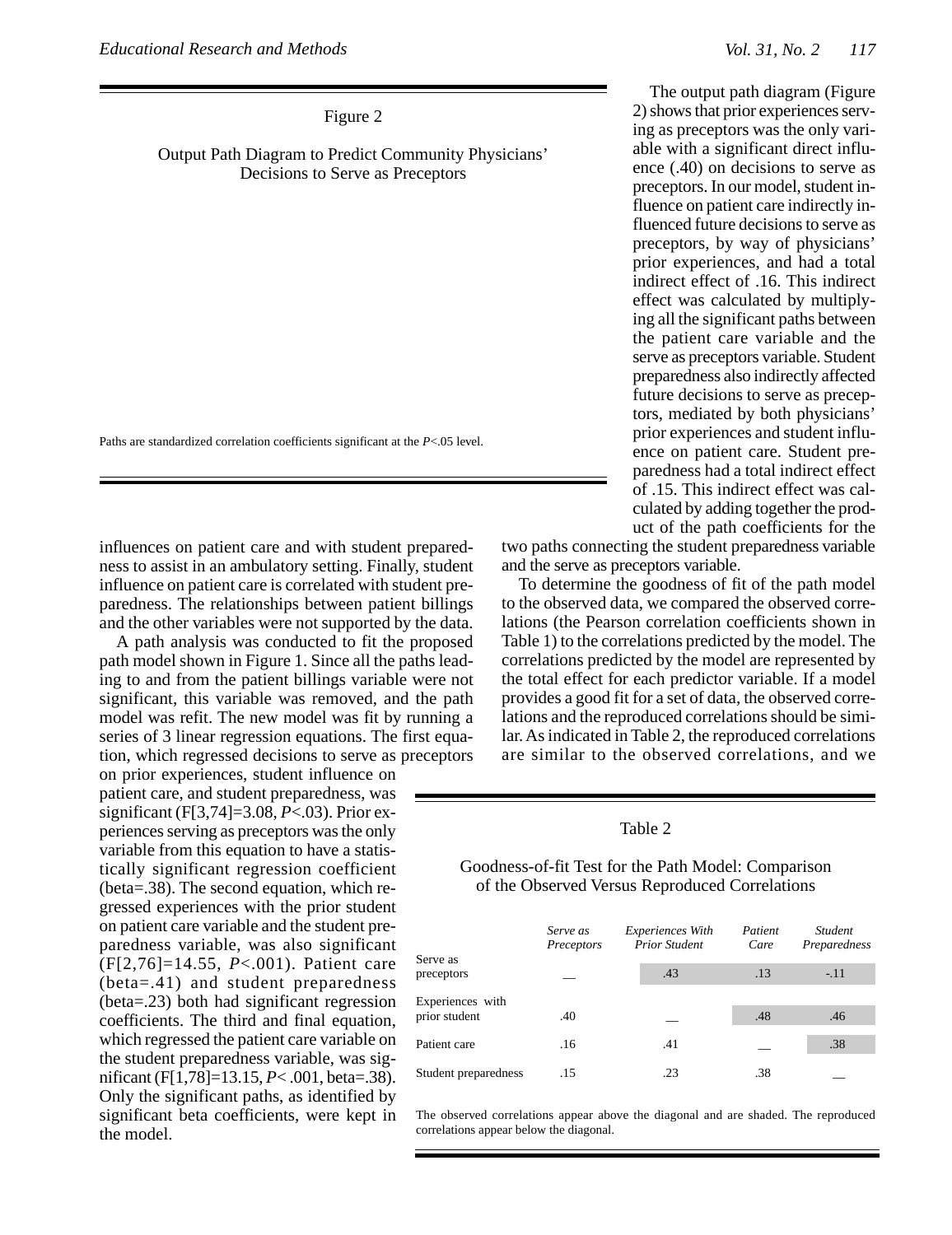concluded that the model provided an adequate fit for the data.

**Student Level and Student Preparedness.** This study also investigated whether student type and level of training influenced preceptors' ratings of student preparedness. Whether a student was a medical student or an NP/PA student did not influence how prepared they were to assist in an ambulatory setting. The data did support, however, the relationship between level of medical students' training and physician ratings of student preparedness (*r*=.23, *P*<.05). Not surprisingly, the more-advanced medical students received higher student preparedness ratings.

# *Ratings of Incentives for Full Sample and by Primary Care Specialties*

**Overall.** Of the 7 incentives, community physicians rated receiving CME credit the highest. Being able to attend CME programs free was a close second, followed by increased recognition for functioning as a preceptor. The community physicians rated receiving financial compensation the least favorably. Table 3 shows means, standard deviations, and rankings of the incentives by the full sample.

**Incentive Ratings by Specialty.** MANOVA procedures revealed a significant difference among the physicians from the family practice, pediatric, OB-GYN, and internal medicine specialties (Wilk's  $\lambda$ =2.73, *P*<.0001). Table 4 shows the overall ratings of incentives along with the ratings of the individual incentives by the four specialties. ANOVA results and Sheffe tests of means

# Table 3

# Community Physician Ratings of Incentives for Serving as Preceptors

| Incentive              | Ranking | Mean | SD   |
|------------------------|---------|------|------|
| <b>CME</b> credit      |         | 3.75 | 1.31 |
| Free CME programs      | 2       | 3.46 | 1.40 |
| Recognition            | 3       | 3.24 | 1.44 |
| Faculty development    | 4       | 3.12 | 1.31 |
| MEDLINE, etc           | 5       | 3.00 | 1.38 |
| Teaching award         | 6       | 2.95 | 1.39 |
| Financial compensation |         | 2.78 | 1.47 |

SD—standard deviation

CME—continuing medical education

Community physicians rated 7 incentives for serving as preceptors on a 5-point scale from 1=the incentive is not very enticing to 5=the incentive is very enticing.

indicated that family physicians rated the incentives significantly higher than gynecologists, pediatricians, and internists (F[3,164]=3.83, *P*< .01). While not significantly different from pediatricians and internists, gynecologists provided the lowest combined ratings for the incentives.

When examining each of the incentives separately, the data suggest that family physicians rated financial compensation (F[3,159]=3.97, *P*<.01) and CME credit (F[3,163]=3.55, *P*<.02) higher than internists, pediatricians, and gynecologists. Both internists and family physicians rated teaching award more favorably than

| lable |  |
|-------|--|
|-------|--|

Comparison of Community Physicians' Ratings of Incentives for Serving as Preceptors, by Subspecialty

| <b>FAMILY</b>          |                   |        |                   | <b>OBSTETRICIAN-</b> |                      |        |                      |        |                |
|------------------------|-------------------|--------|-------------------|----------------------|----------------------|--------|----------------------|--------|----------------|
|                        | <b>PHYSICIANS</b> |        |                   | <b>INTERNISTS</b>    | <b>PEDIATRICIANS</b> |        | <b>GYNECOLOGISTS</b> |        | <b>RESULTS</b> |
| <i>Incentive</i>       | Mean              | (SD)   | Mean              | (SD)                 | Mean                 | (SD)   | Mean                 | (SD)   | <b>ANOVA</b>   |
| All incentives         | 3.57 <sup>a</sup> | (.91)  | 3.18 <sup>b</sup> | (1.00)               | 3.02 <sup>b</sup>    | (0.91) | 2.88 <sup>b</sup>    | (1.12) | P<.01          |
| CME credit             | 4.19 <sup>a</sup> | (1.12) | 3.35 <sup>b</sup> | (1.38)               | 3.62 <sup>b</sup>    | (1.27) | 3.82 <sup>b</sup>    | (1.38) | P < 02         |
| Free CME programs      | 3.89              | (1.28) | 3.26              | (1.36)               | 3.47                 | (1.31) | 3.06                 | (1.61) | P < 0.05       |
| Recognition            | 3.54              | (1.28) | 3.13              | (1.47)               | 3.33                 | (1.36) | 2.94                 | (1.64) |                |
| Faculty development    | 3.35              | (1.37) | 3.26              | (1.31)               | 2.85                 | (1.14) | 2.87                 | (1.36) |                |
| MEDLINE, etc           | 3.47              | (1.49) | 2.89              | (1.32)               | 2.82                 | (1.21) | 2.65                 | (1.40) | P < 0.04       |
| Teaching award         | 3.41 <sup>a</sup> | (1.34) | 3.13 <sup>a</sup> | (1.39)               | 2.82 <sup>b</sup>    | (1.27) | 2.16 <sup>b</sup>    | (1.29) | P < 001        |
| Financial compensation | 3.20 <sup>a</sup> | (1.54) | 3.02 <sup>b</sup> | (1.41)               | 2.24 <sup>b</sup>    | (1.30) | 2.50 <sup>b</sup>    | (1.43) | P < 01         |

CME—continuing medical education

SD—standard deviation

Community physicians rated 7 incentives for serving as preceptors on a 5-point scale from 1=the incentive is not very enticing to 5=the incentive is very enticing.

The superscripts a and b indicate significant differences among the means of the incentive ratings. The means with the superscript a and the superscript b are different at the *P*<.05 level according to Sheffe tests of means.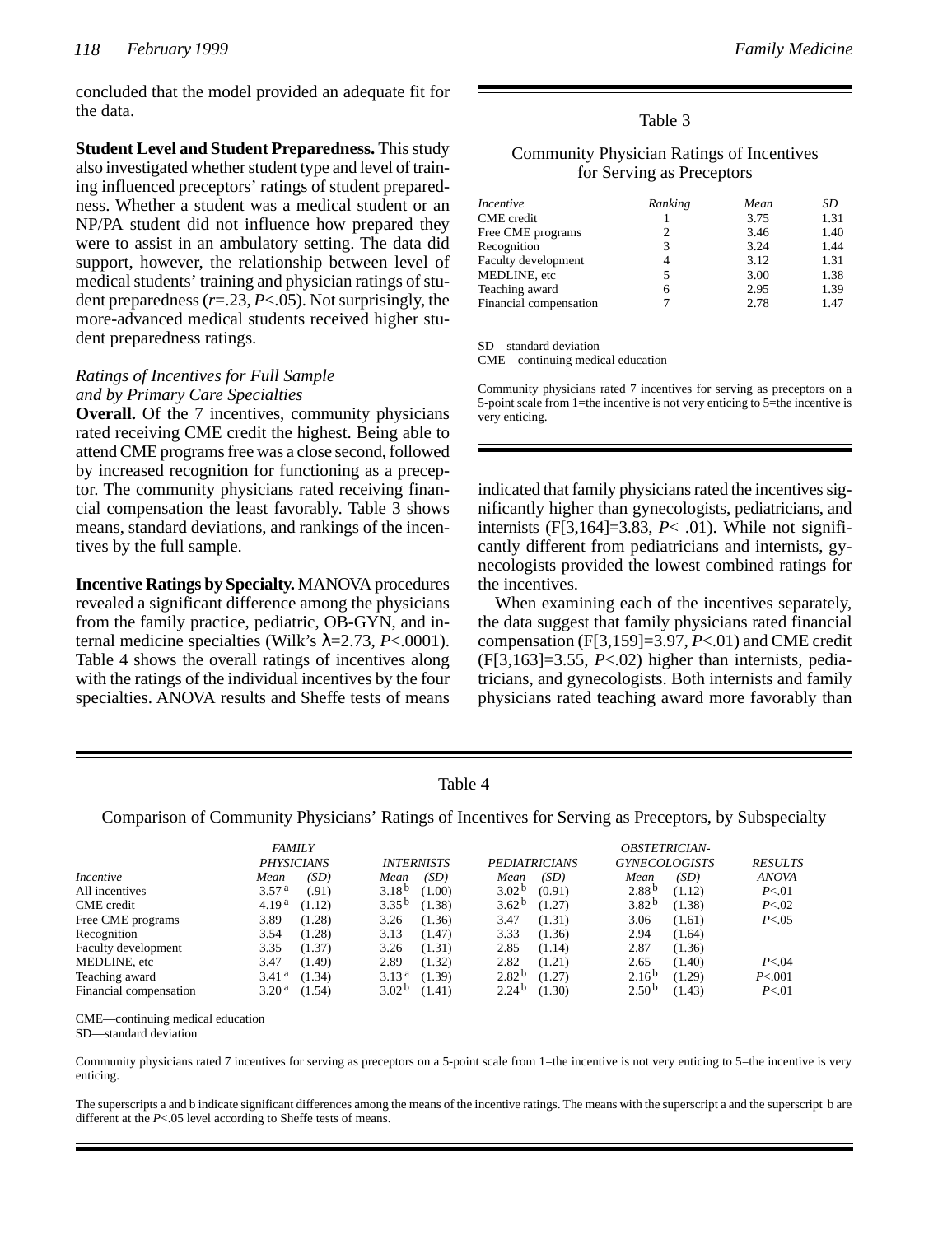did gynecologists and pediatricians (F[3,160]=5.87, *P*<.001). ANOVA results showed a significant difference in the ratings for free CME programs (F[3,156]=2.62, *P*<.05) and MEDLINE, etc (F[3,160]  $= 2.87, P < .04$ ). For these incentives, however, no two groups were significantly different using the Sheffe tests of means.

### **Discussion**

### *Response Rate*

Had we surveyed almost any other population, we would have considered the response rate of 46% to be low. Overall, surveys of physicians often have lower response rates than surveys of other populations. For example, Tambor et al<sup>15</sup> received an average response rate of 19.6% from physicians when sending out a survey with a sponsorship letter and a follow-up postcard. The response rate increased dramatically, to 64.8%, when follow-up surveys were sent and when incentives for completing the survey were offered. Tambor's study also reported that the respondents were more engaged in the subject matter of the questionnaire than were the nonrespondents. Therefore, our results may be most relevant to program planners for recruiting interested physicians or retaining currently involved physicians.

# *Influences on Recruiting and Retaining Community Faculty*

**Patient Care and Student Preparation.** The current climate of medical care is changing due to the increased influence of managed care and limits on medical reimbursements. One might hypothesize, therefore, that financial considerations are a primary motivational force that influence decisions to train medical students. On the contrary, this study suggests that influences on patient billings do not influence future plans to serve as preceptors. Rather, these community physicians, when deciding whether to serve as preceptors, are influenced by their past experiences training students and by the students' influence on patient care.

Accordingly, perceptions of patient care were affected by student preparedness for functioning in an ambulatory care setting. Not surprisingly, the moreadvanced students, such as the third-year clerkship students, were rated as more prepared than the first-year summer internship students. These findings suggest that improving student preparedness could aid in retaining preceptors. If teaching programs could send students better prepared to have a positive effect on patient care, it would increase physicians' experiences training students and improve the likelihood of the physicians serving as preceptors in the future. In addition, since the lower-division students have a less favorable effect on patient care, teaching programs may want to offer higher incentives to physicians training first- and second-year medical students, compared with the incentives offered to physicians who are training third-year students and residents.

**Incentives.** Similar to prior research findings, receiving CME credit was the most favorably rated incentive for functioning as preceptors. By receiving CME credit, community physicians are relieved of the time investment necessary to fulfill their annual CME requirements. Keeping in mind that time pressures are community physicians' greatest source of stress<sup>16</sup> and that training students increases the length of the work week, $8,13$  rewarding them with CME credit for training students allows community physicians to offset one time commitment with another. Accordingly, serving as preceptors may be a worthwhile substitute for attending CME courses. Physicians serving as preceptors report that they learn from their students, especially about new techniques and research findings.<sup>8</sup>

In addition, this study found that receiving monetary compensation for serving as preceptors was the lowest-rated incentive. This finding, coupled with the lack of predictive value that student influence on patient billings had on volunteering as preceptors, suggests that financial considerations do not greatly influence community physicians' decisions to serve as preceptors.

**Incentives by Specialty.** Overall, family physicians rated the incentives they receive for teaching significantly higher than did gynecologists, pediatricians, and internists. Presumably, this is because family physicians may be able to assimilate students more easily into practice routines. In these private practices, students could quickly become contributing members of a health care team because patients would display the least hesitancy and discomfort in being seen and treated by a student. On the other hand, the gynecologists provided the lowest ratings of incentives they receive for teaching. Due to the nature of OB-GYN private practice, gynecologists may feel their patients are not comfortable being seen and treated by medical students. Consequently, gynecologists may believe that receiving the available incentives do not offset the perceived decrease in patient care and comfort.

To accommodate the individual needs of community faculty, Langlois<sup>15</sup> suggested using a menu-type approach, where preceptors chose the incentives best suited to benefit their practice. We concur. Based on our analyses of the four primary care fields, offering a menu-type approach could best accommodate the specialty-specific needs of the physicians serving as preceptors.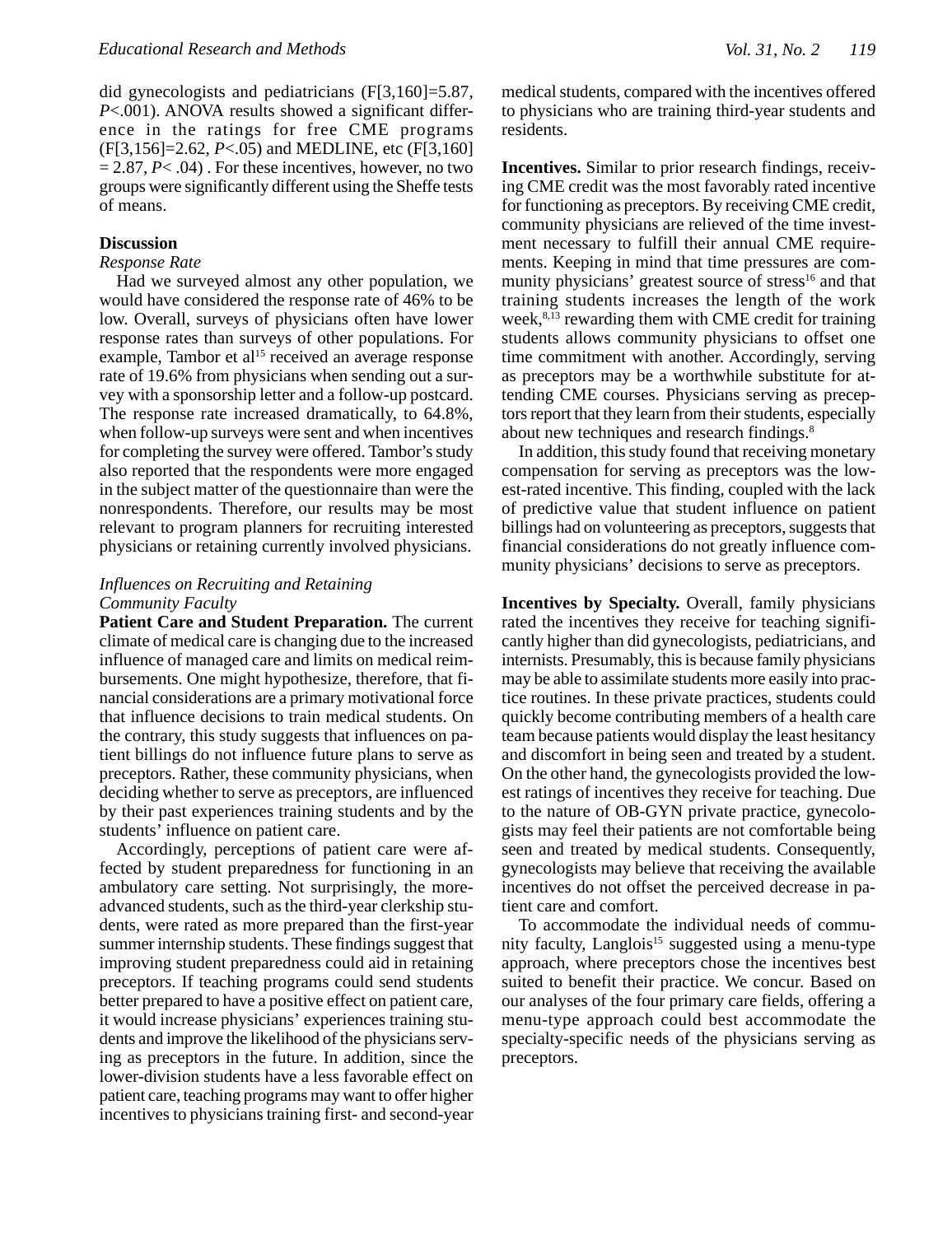# *Limitations*

Since this study was conducted at a single site in a middle- to upper-middle-class suburban setting, the generalizability of our study may be limited. For example, our preceptors may be less motivated by financial compensation or influences on patient billings than physicians who practice in less-affluent areas.

Additionally, only physicians already affiliated with a teaching hospital were sent surveys. The majority of these physicians served as preceptors at one point, if not currently. Physicians who did not have previous affiliations could have rated the incentives differently than this population of physicians, who at one point had taken the initiative to serve as preceptors. Finally, while sending out the surveys, we were not aware of which physicians were currently active as preceptors and which were not. Therefore, we were not able to conduct analyses comparing the responses of the 2 groups.

### **Conclusions**

There is an increased need for developing ambulatory care components within medical schools and, accordingly, for recruiting community faculty. This study produced a better understanding of the factors that influence physicians' decisions to serve as preceptors. When deciding to serve, physicians primarily considered the effect on patient care. To meet the current demand for community-based teaching, medical schools may explore ways to ensure that students have a positive influence on patient care. One way is to better prepare students prior to ambulatory training experiences. If this could be done, then students could more quickly become contributing members of the primary care teams and could provide better patient care from the start.

This study also suggests better ways to reward community physicians for their service as preceptors. When rating incentives for serving as preceptors, physicians rated receiving CME credit as the most favorable incentive and financial compensation as the least favorable. These findings suggest that physicians are not primarily motivated by financial gain to train medical students. Rather, physicians are more likely to serve as preceptors when they are provided with incentives, such as receiving CME credit, that will offset the additional time spent serving as preceptors.

Further, the different ratings of the incentives by specialty suggest that community faculty should not be viewed as a homogenous group. Physicians in some specialties, such as family practice, may find it easier to assimilate students into their practices; gynecologists may find it more difficult based on how the presence of students influences patient comfort and care. We recommend that community physicians be provided with choices regarding the incentives and rewards associated with serving as preceptors.

*Acknowledgments:* This study was supported by a Primary Care Education Grant from the New York State Department of Health to Drs Schwartz and Jaffe.

We thank Janet Fischel, PhD; Lisa Strano-Paul, MD; Nancy Levine, MD; and Mark Toglia, MD for their assistance in data collection. Thanks to Richard Usatine, MD, for graciously sending us a copy of his survey instrument, Richard M. Single, PhD, for assistance with data analysis, and Julie Exline, PhD, along with two anonymous reviewers, for their helpful comments.

*Corresponding Author:* Address correspondence to Dr Single, MentorNet, One Washington Square, c/o College of Engineering, San Jose State University, San Jose, CA 95192-0080. 408-924-4100. Fax: 408-924-4069. E-mail: pboyle@email.sjsu.edu.

#### **REFERENCES**

- 1. Friedman CP. Of warps and woofs: the tapestry of medical education. Acad Med 1993;68(suppl):S50-S54.
- 2. Perkoff GT. Teaching clinical medicine in the ambulatory setting: an idea whose time may have finally come. N Engl J Med 1986;314:27-31.
- 3. Greer DS. Faculty rewards for the generalist clinician-teacher. J Gen Intern Med 1990;1(suppl):S53-S58.
- 4. Musham C, Chessman A. Changes in medical students' perceptions of family medicine resulting from a required clerkship. Fam Med 1994;26(8):500-3.
- 5. Stine CC, Sheets KJ, Calonge BN. Association between clinical experiences in family medicine or in primary care and the percentage of graduates entering family medicine residencies. Acad Med 1992;67:475-7.
- 6. Kahn NB Jr, Garner JG, Schmittling GT, Ostergaard DJ, Graham R. Results of the 1995 National Resident Matching Program: family practice. Fam Med 1995;27(8):501-5.
- 7. Fulkerson PK, Wang-Cheng R. Community-based faculty: motivation and rewards. Fam Med 1997;29(2):105-7.
- 8. Usatine RP, Hodgson CS, Marshall ET, Whitman DW, Slavin SJ, Wilkes MS. Reactions of family medicine community preceptors to teaching medical students. Fam Med 1995;27(8):566-70.
- 9. Kearl GW, Mainous AG. Physicians' productivity and teaching responsibilities. Acad Med 1993;68:166-7.
- 10. Fields SA, Toffler WL, Bledsoe NM. Impact of the presence of a thirdyear medical student on gross charges and patient volumes in 22 rural community practices. Acad Med 1994;60(suppl):S87-S89.
- 11. Pawlson LG, Watkins R., Donaldson M. The cost of medical student instruction in the practice setting. J Fam Pract 1980;10:847-52.
- 12. Jones TF. The cost of outpatient training of residents in a community health center. Fam Med 1997;29(5):347-52.
- 13. Vinson DC, Paden C. The effect of teaching medical students on private practitioners' workloads. Acad Med 1994;69:237-8.
- 14. Langlois JP. Support of community preceptors: what do they need? Fam Med 1995;27(9):641-5.
- 15. Tambor ES, Chase GA, Faden RR, Geller G, Hofman KJ, Holtzman NA. Improving response rates through incentive and follow-up: the effect on a survey of physicians' knowledge of genetics. Am J Public Health 1993;83(1):1599-603.
- 16. Mawardi BH. Satisfactions, dissatisfactions, and causes of stress in medical practice. JAMA 1979;41:1483-6.
- 17. Musil CM, Jones SL, Warner CD. Structural equation modeling and its relationship to multiple regression and factor analysis. Res Nurs Health 1998;21:271-81.
- 18. Cohen J, Cohen P. Applied multiple regression/correlation analysis for the behavioral sciences: second edition. Hillsdale, NJ: Lawrence Erlbaum Associates, 1983.